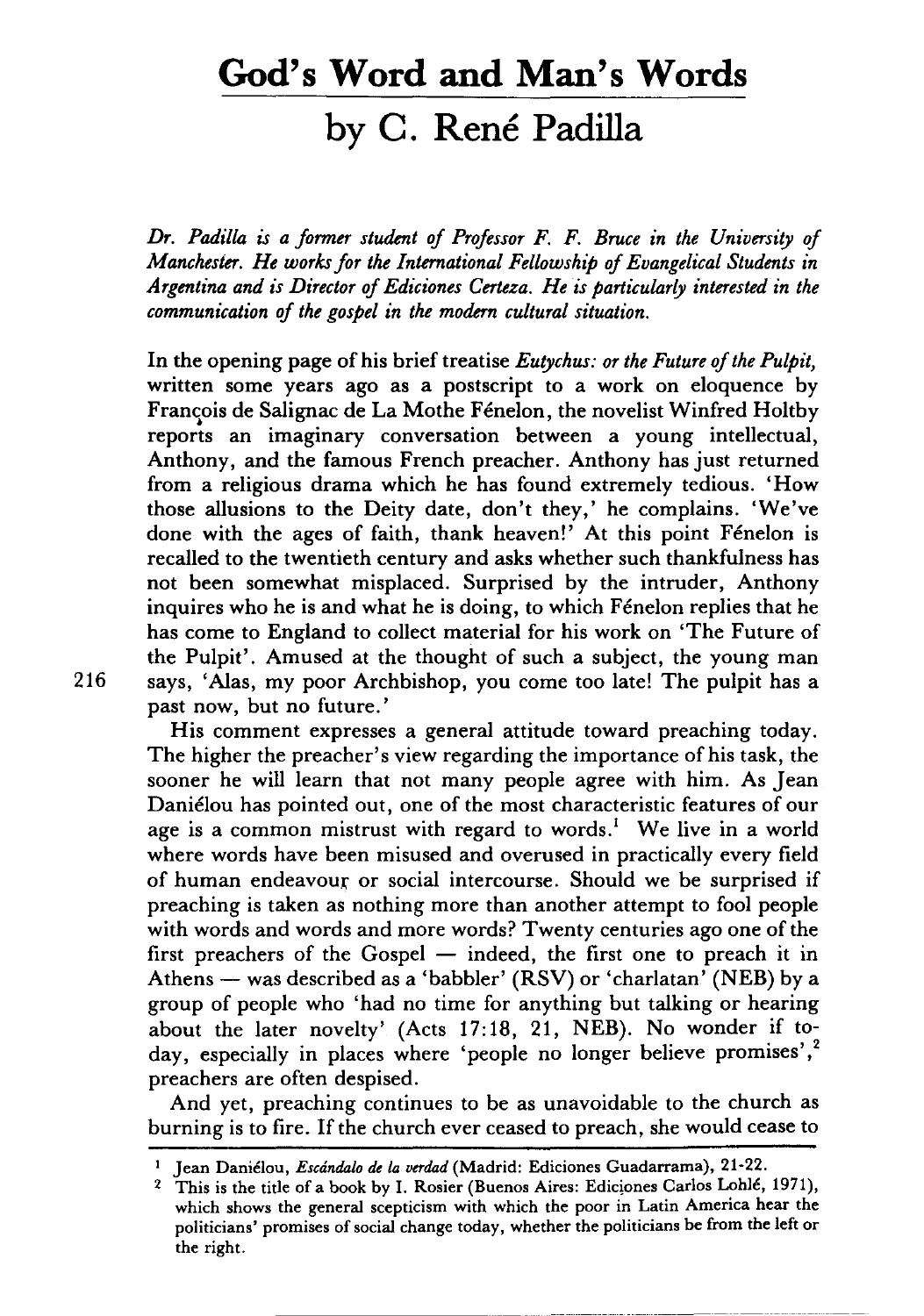be the church. Christians live by faith in the Lord Jesus Christ, who 'bestows his riches upon all who call upon him ... But how are men to call upon him in whom they have not believed? And how are they to believe in him of whom they have never heard? And how are they to hear without a preacher?' (Rom. 10:12, 14). Jesus Christ and preaching are so interrelated that if there is no preaching, there can be no faith in him either. The words of preaching are the means through which God's Word comes to men and elicits faith in Jesus Christ. The present paper is an attempt to understand the dynamic relationship between God's Word and man's words in the context of salvation history. First, I shall try to show the meaning of a basic affirmation that the New Testament makes concerning Jesus Christ, namely, that he is God's Word. Second, I shall attempt to define the relationship between God's Word and apostolic preaching. Third, I shall examine the relationship between God's Word and contemporary preaching.

#### JESUS CHRIST: GOD'S FINAL WORD

The first basic premise on which Christian preaching rests is that God 217 has revealed himself in the historically particular; more specifically, in the history of the people of Israel, which was brought to fulfilment in the person and work of Jesus Christ. This 'scandal of particularity' which belongs to the hard core of New Testament Christianity is synthesized at the opening of the letter to the Hebrews in the following terms: 'In many and various ways God spoke of old to our fathers by the prophets; but in these last days he has spoken to us by a Son . . .'  $(1:1-2a)$ . The claim is here clearly made that God has not remained silent but has spoken his revealing and redeeming Word in two stages: first through the prophets, in Old Testament days, and then through Jesus Christ, 'in these last days' .

The importance of this claim in relation to preaching can hardly be exaggerated. Indeed, it may be said that preaching stands or falls with it.

(1) In affirming that *God spoke through the prophets* Hebrews is not contradicting the general biblical emphasis on the fact that it was in his mighty acts of mercy and judgment that God revealed himself. He is, rather, pointing to the inseparability of God's acts in history and God's interpretation of those acts through his prophets. The revelatory and redemptive acts were not mere historical events, but *interpreted events*  events whose meaning and purpose God declared through his spokesmen, the prophets. Without the prophetic interpretation God's acts would have been like a soundless film. Therefore, God did not act, but he spoke. He did not leave the interpretation of his works to chance, as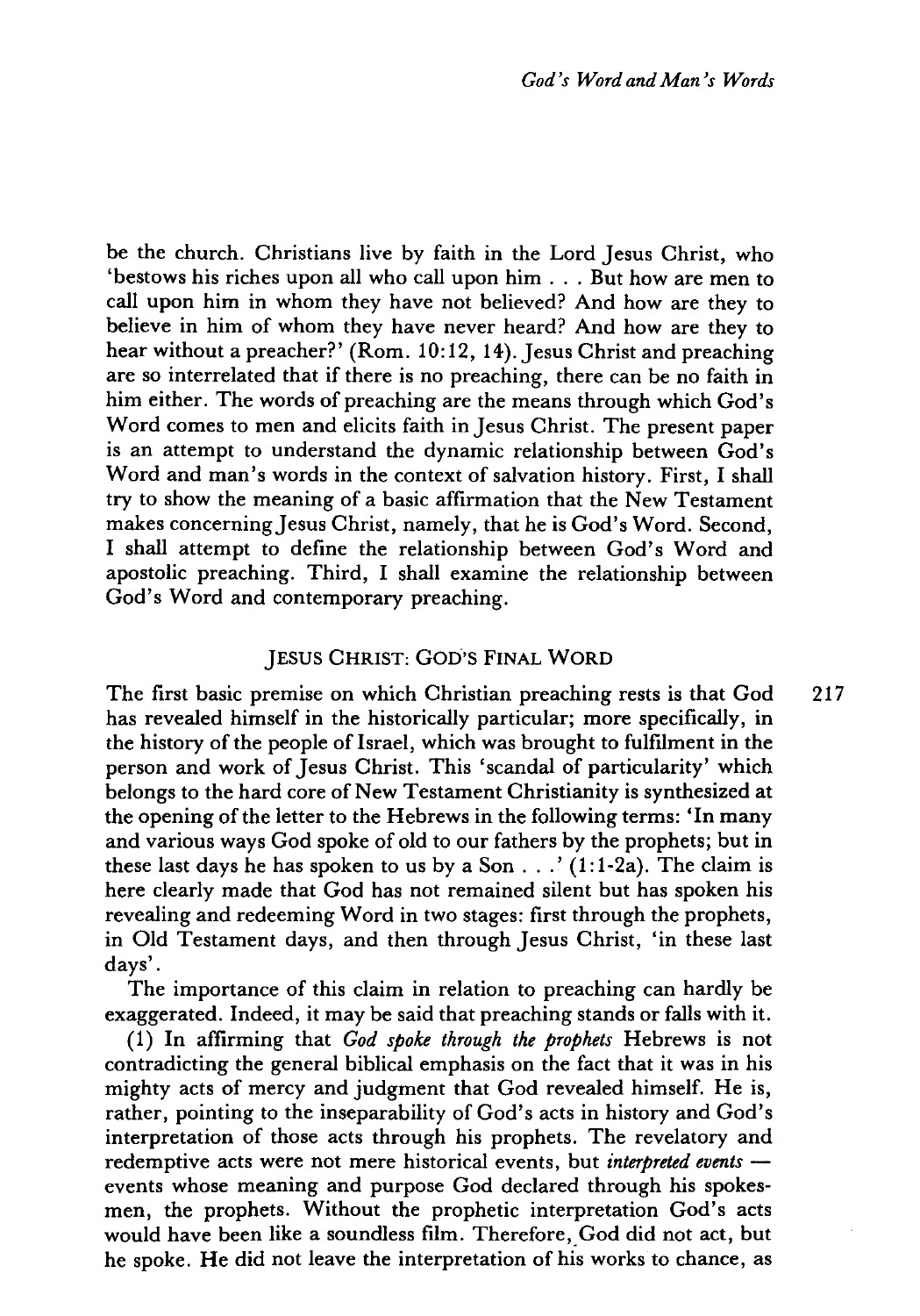the object of human speculation; rather, he revealed it to his messengers. 'The structure of special revelation calls for a hard event and a hard Word of interpretation. There cannot be a hard event with a soft interpretation.<sup>3</sup> The word of interpretation is as much a part of the history of salvation as are the events themselves. Event and interpretation form an indivisible whole.

(2) God's Word through the prophets was preparatory for its final utterance through Jesus Christ. Hebrews 1:2b-3 shows that it is by virtue of *who he is* (the Lord under whose feet all things have been placed, the agent of creation, the manifestation of God's glory, the historical embodiment of God's purpose for man, and the Sustainer of the universe) and *what he has done* (the objective basis for deliverance from the defilement of sin as the Mediator between God and man) that Christ is God's final Word. He is the unique, unrepeatable event in which once for all *(hapax)4* God's manifestation has reached its culmination and his purpose has been written in history. *God's last Word has been declared.*  True, the future is yet to display the full significance of that Word in a definite way, and in that sense it may be said that the Word that God has uttered is essentially a Word of promise. But that statement can only be made once the finality of God's manifestation in Jesus Christ has been given full weight.

(3) God's final Word in Jesus Christ is an eschatological Word  $-$  it has come "in these last days" (ep' eschatou ton hemeron touton). The new *eschaton* has been inaugurated, the future had invaded the present, the age to come has come! This note of fulfilment is one of the dominant notes in New Testament Christianity. F. F. Bruce has aptly synthesized it when he says that according to the New Testament,

In Jesus the promise is confirmed, the covenant is renewed, the prophecies are fulfilled, the law is vindicated, salvation is brought near, sacred history has reached its climax, the perfect sacrifice has been offered and accepted, the great priest over the household of God has taken his seat at God's right hand, the Prophet like Moses has been raised up, the Son of David reigns, the kingdom of God has been inaugurated, the Son of Man has received dominion from the Ancient of Days, the Servant of the Lord having been smitten to

<sup>3</sup> Bernard Ramm, *La revelacion especial* y *la Palabra* de *Dios* (Buenos Aires: Editorial La Aurora, 1967), 165.

<sup>&</sup>lt;sup>4</sup> 'The basic meaning of  $\alpha \pi \alpha \xi$  in the New Testament is acquired when it refers to the uniqueness of Christ's work as something which cannot be repeated' (Gustav Stählin, ' άπαξ' *Theological Dictionary of the New Testament*, ed. G. Kittel (Grand Rapids: Wm. B. Eerdmans, 1964), Vol. I, 381). *Cf.* Rom. 6:10; 1 Pet. 3:18; Heb. 7:10, 27; 9:12, 26, 28.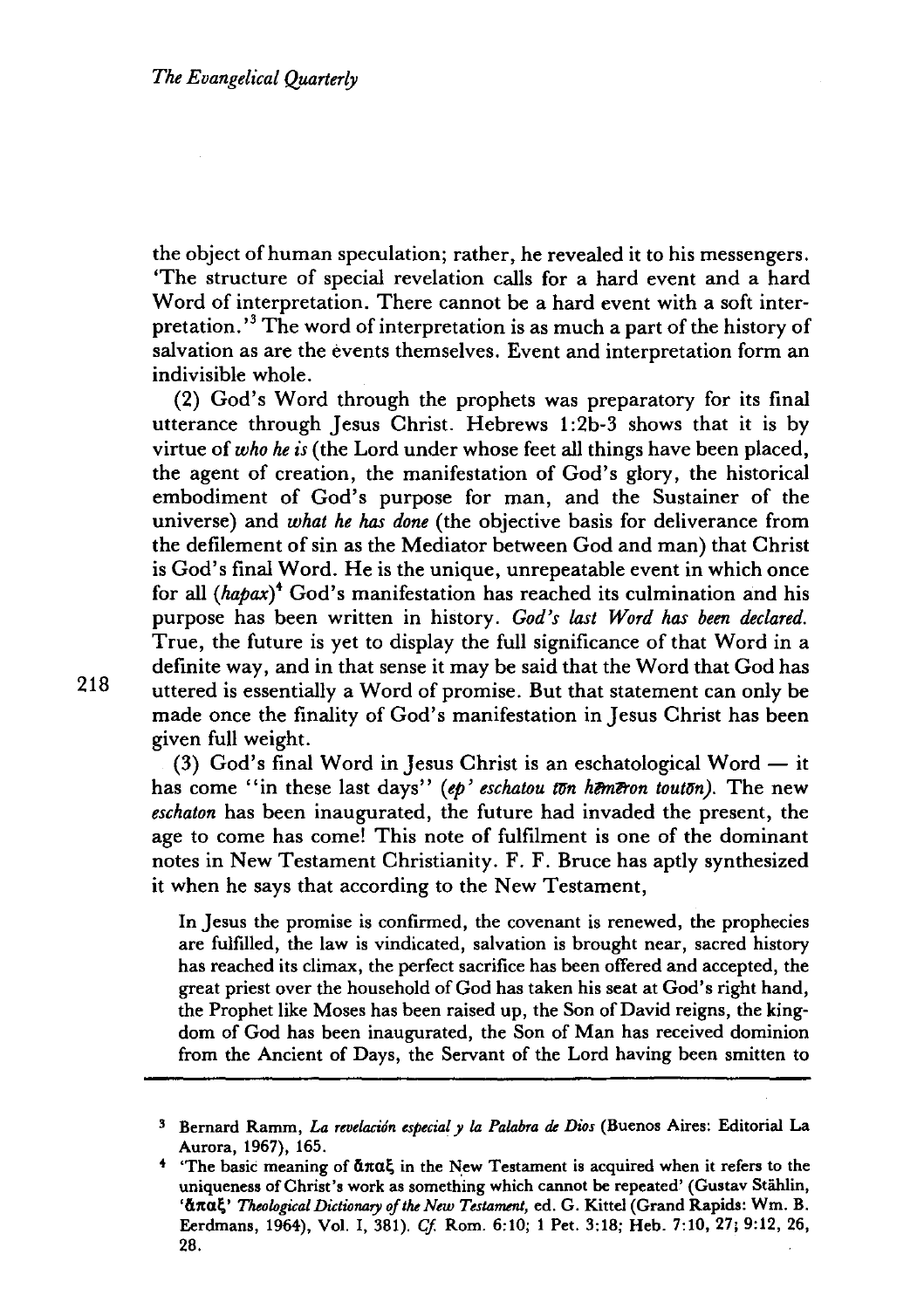death for his people's transgression and borne the sin of many, has accomplished the divine purpose, has seen light after the travail of his soul and is now exalted and extolled and made very high.<sup>5</sup>

That in Jesus Christ God had spoken his final eschatological Word, thus fulfilling his promise through the prophets, was for the early Christians an undisputed fact apart from which the preaching of the Gospel would have been impossible. Annoyed though we may be at this confession that God had spoken his last Word in a particular historical event, we have no liberty to soft-pedal that basic claim of New Testament Christianity for the sake of religious pluralism. Whether we like it or not, the absoluteness of Jesus Christ is in the essence of the Christian faith. Any denial of it turns Christianity into something else than apostolic Christianity.

## JESUS CHRIST AND ApOSTOLIC PREACHING

According to the New Testament, the Word that God has spoken in Jesus Christ is inseparable from the preaching ofthe apostles. This is the second basic premise of Christian preaching  $-$  that the Word of God 219 includes both the historical facts of Christ and their apostolic interpretation, the cross and the Word of the cross.

Modern scholarship has shown that the basic outline of the apostolic message can be discerned within the New Testament. Without denying the rich variety of theological patterns and approaches among the New Testament writers, today one can safely assume the essential unity of the Gospel that was preached from the beginning of the church.<sup>6</sup> A strong case can be made to maintain that years before the writing of the New Testament, the preachers of the Gospel started using fixed confessions in which the early *kerygma* was synthesized. And, as C. H. Dodd7 and others have shown, the same general outline of the apostolic Gospel can be reconstructed on the basis of the primitive confessions preserved in the Pauline epistles<sup>8</sup> as well as on the basis of the early discourses in Acts<sup>9</sup>

<sup>5</sup> F. F. Bruce, *This Is That: The New Testament Development of Some Old Testament Themes*  (Exeter: The Paternoster Press, 1968), 21.

<sup>6</sup> An excellent summary of this topic is given by A. M. Hunter in *The Unity* of *the New Testament* (London: SCM Press Ltd., 1943).

<sup>7</sup> Cf. *The Apostolic Preaching and its Developments* (London: Hodder and Stoughton, rev. ed., 1944).

<sup>B</sup>*Cj* especially Rom. 1:2-5; 4:24-25; 10:8-9; 1 Cor. 15:3ff.

*<sup>9</sup> Cj* especially Acts 2:14-39; 3:12-26; 4:8-12; 10:36-43.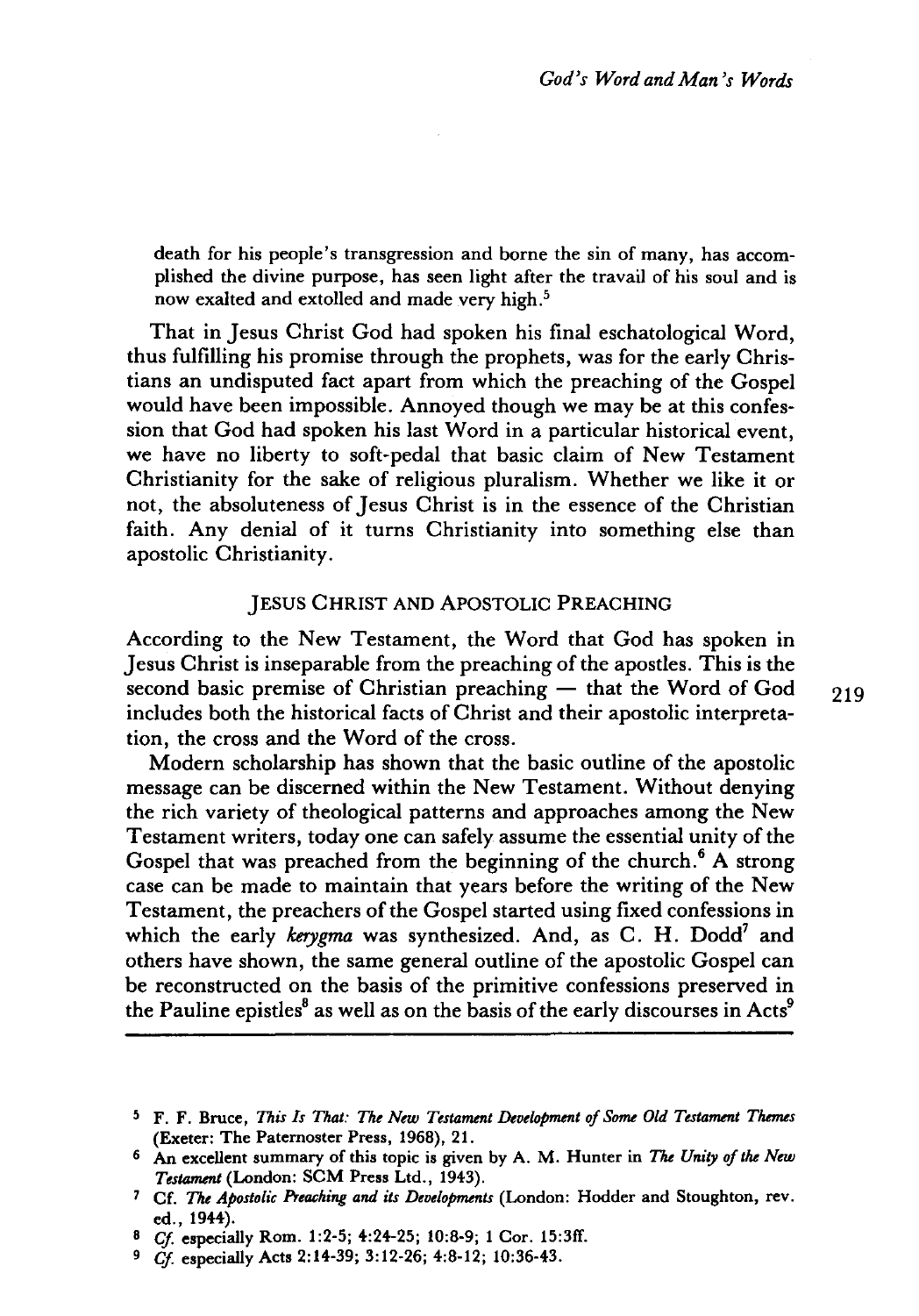and of the Gospels.<sup>10</sup> Undoubtedly, the apostles preached a common Gospel.

Of particular importance for the study of apostolic preaching is 1 Corinthians 15: 3ff:

For I delivered *(paredoka)* to you as of first importance what I also received *(parelabon)*, that *(hoti)* Christ died for our sins *(huper ton hamartion hemon)* in accordance with the scriptures; and that *(hotl)* he was buried, that *(hotl)* he was raised on the third day in accordance with the scriptures, and that *(hotl)* he appeared to Cephas, then to the twelve. Then he appeared to more than five hundred brethren at one time, most of whom are still alive, though some have fallen asleep. Then he appeared to James, then to all the apostles. Last of all, as to one untimely born, he appeared also to me.<sup>11</sup>

A full discussion of this passage would be out of place here, but the following observations are relevant to our discussion of the relationship between God's Word and apostolic preaching:

(1) The first thing that strikes us in Paul's use of vocabulary commonly used in Rabbinic circles to refer to the transmission of the tradition *(paradosis).* The apostle's concern is to remind his readers in what terms *(tini 10gTf)* he has preached and they have received *(paralabete)* the Gospel, and to encourage them to hold on *(katechete)* to it (vv. 1, 2). Clearly implied in his words is the claim that the message he has preached (and, presumably, will continue to preach) is not a private statement, but a *tradition* with definite content that was handed down to him and that he in turn has handed down to the church. The content of his preaching is the Gospel *(to evangelion),* but a Gospel that he has communicated in terms of a 'word' *(logos)* whose constituent elements he quotes (as suggested by the fourfold use of *hot!)* as summarized in a traditional formula. Further on, in verse 11, Paul claims that the same *kerygma* was preached by Peter and James also.

The use of *parodosis*-terminology in the Pauline epistles<sup>12</sup> is all the more surprising in the light of Jesus' rejection of the 'tradition of the elders' as mere 'traditions of men' with which the Pharisees made void the Word of God (Mk. 7:1-13). How can Paul speak of the Gospel as of a tradition that he has received from others and handed down to others? Is his function as an *apostolos* of Christ equivalent to that of a Jewish *tanna?* 

<sup>&</sup>lt;sup>10</sup> The resemblance between the structures of Mark and the primitive presentation of the Gospel in Acts 10 is striking. C. H. Dodd rightly observes that 'the theme of Mark's Gospel is not simply a succession of events which ended in the crucifIxion of Jesus. It is the theme of the kerygma as a whole' *(Ibid., 47).* 

<sup>11</sup> On the pre-Pauline character of this kerygmatic *paradosis,* see A. M. Hunter, *Paul and His Predecessors* (London: SCM Press Ltd., 1961), 15ff.

<sup>&</sup>lt;sup>12</sup> *Cf.* 2 Thess. 2:15; 1 Cor. 11:2, 23; Rom. 6:17; Gal. 1:9, 12; Phil. 4:9; Col. 2:6, 8.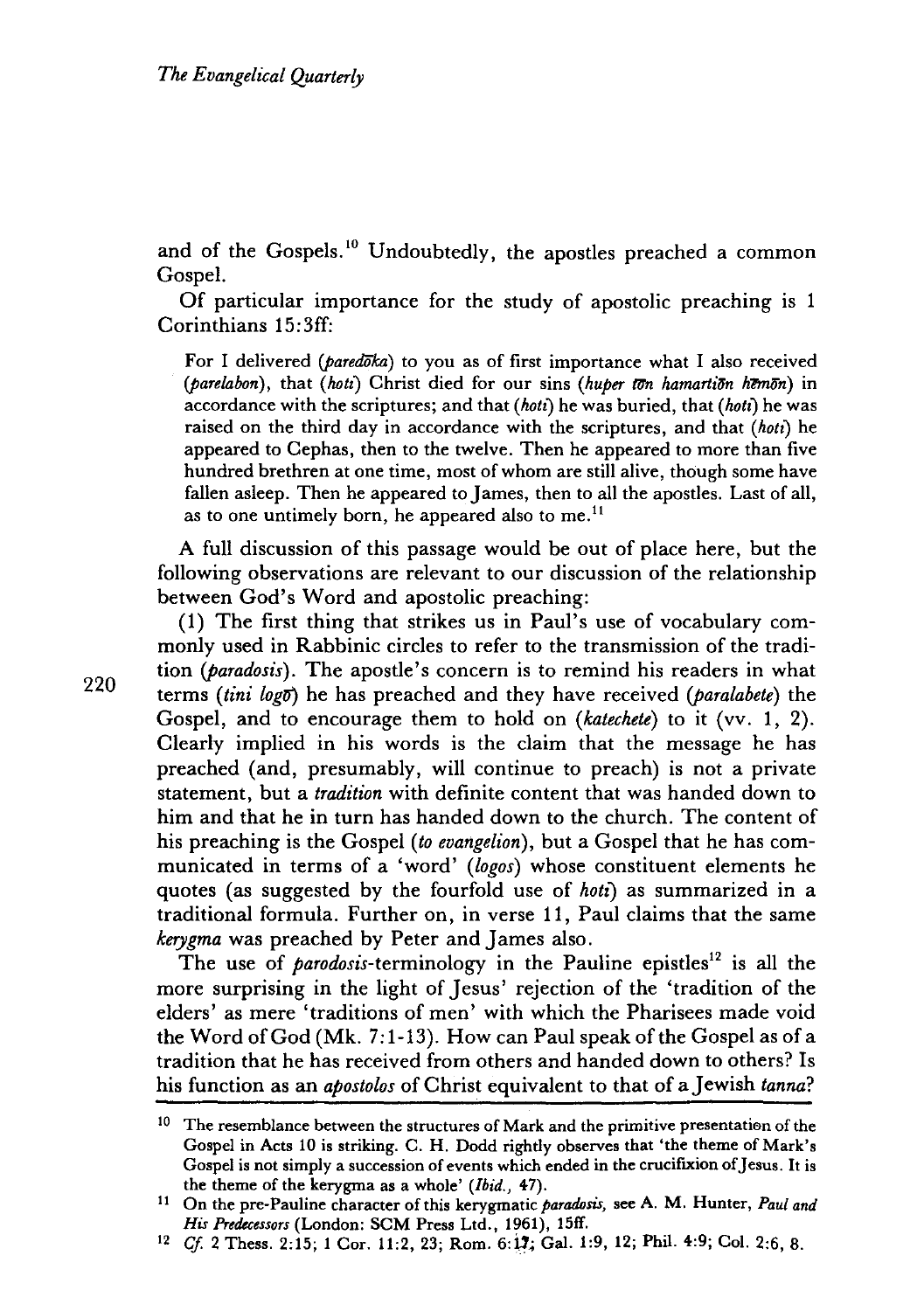If so, how is his statement in Galatians  $1:12$  - that he did not receive the Gospel 'from man' - to be understood?

The best answer to these questions has been provided by Oscar Cullmann in his enlightening essay on 'The Tradition' .13 In it he shows that the Christian *paradosis,* in which the apostles are united, is at the same time the Gospel in which the risen Lord is at work. In the apostolic preaching Jesus Christ is thus both the subject and the object  $-$  the exalted Christ himself stands as transmitter behind the apostles who transmit his words and works.<sup> $14$ </sup> There is no separation between the living Word of God and the apostolic tradition.

(2) This passage makes clear that the apostolic *kerygma,* from the very beginning, was centered in the death and resurrection of Jesus Christ. As the first clause  $-$  'that Christ died for our sins'  $-$  suggests, the interpretation of the original events was an integral part of the *paradosis* that Paul 'received'. The Gospel was viewed as including the theological meaning of God's acts in Jesus Christ. This, of course, does not mean that there was no doctrinal development within the New Testament. In Romans, for instance, 'the earliest *confessional* statement concerning the atonement<sup>15</sup> finds its equivalent in the proclamation of Christ's death as  $221$ an atoning sacrifice through which we are justified, the obvious reason being that there the early confession has to function in the context of a confrontation with the juridical pattern of the Jewish concept of redemption. The point here, however, is that right from the earliest days of the church the *kerygma* dealt with historical facts *and* their interpretation.

As a matter fact, all through the New Testament the fact of Christ is inseparable from apostolic doctrine. The apostles, therefore, occupy a unique place within the history of salvation as the mediators of God's final Word in Jesus Christ. The Word of God is not a speechless event  $-$  not simply the figure of Jesus in its biographical aspect  $-$  but the risen Lord who interprets himself and his work through the words of the apostles. The apostles are a part of the central fact of New Testament revelation: they are not only recipients but also organs of revelation. As P. T. Forsyth put it, 'The apostolic interpretation is an integral part of the revelatory fact, process and purpose, a real though posthumous part of Christ's own continued teaching. In the Apostles took place a revelation of revelation  $-$  and a revelation of it once for all.<sup>16</sup>

<sup>13</sup>*The Early Church,* ed. A. J. B. Higgins (London: SCM Press Ltd., 1956), 59ff.

<sup>14</sup> *Ibid., 71.* 

<sup>15</sup> Hennan Ridderbos, 'The Earliest Confession of the Atonement in Paul', *Reconciliation*  and Hope, ed. Robert J. Banks (Exeter: The Paternoster Press, 1974), 77.

<sup>16</sup> *The Principle of Authority* (London: Hodder and Stoughton, 1913), 133.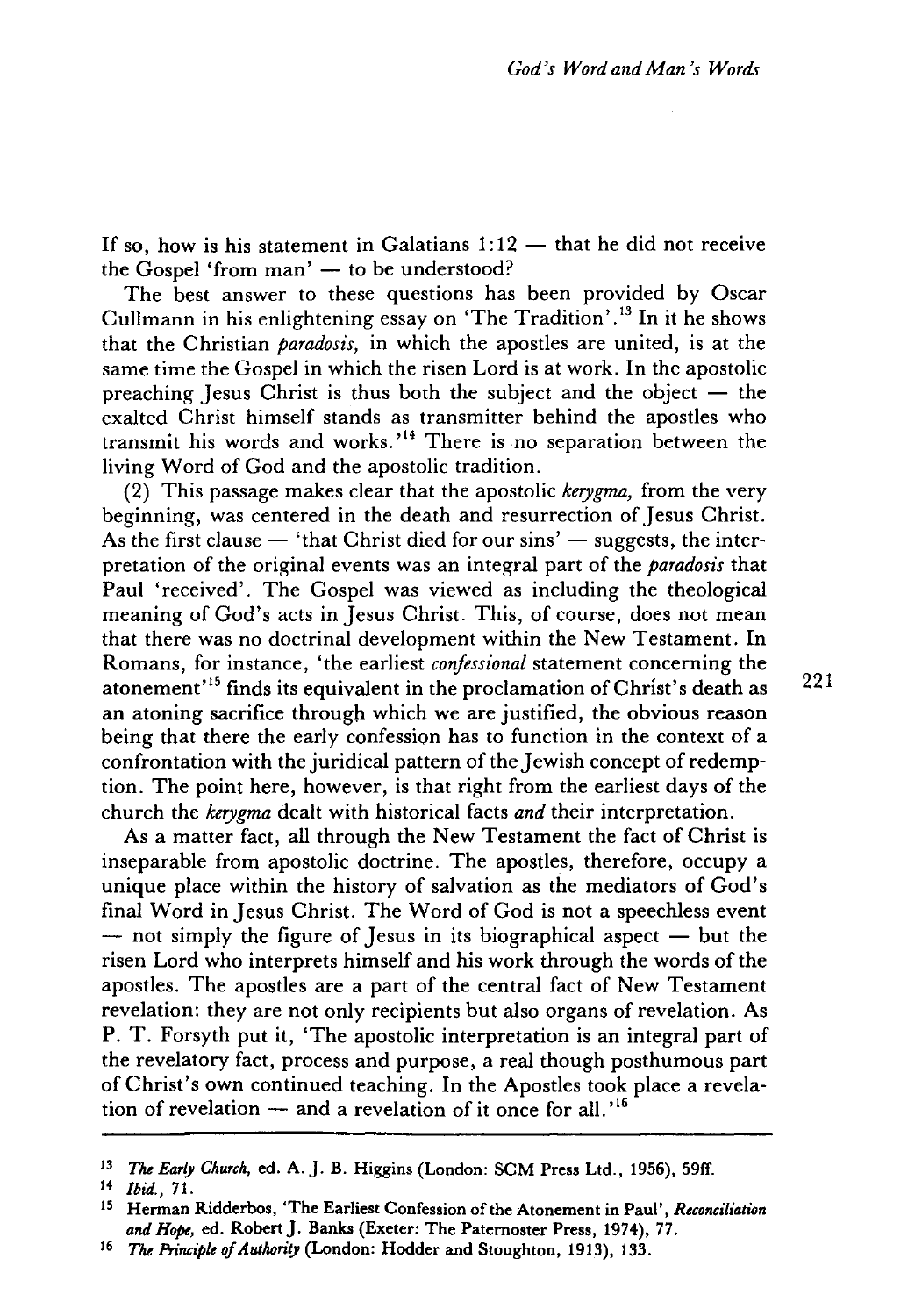Without the mission of the apostles, the mission of Jesus Christ would have been left incomplete. Redemption is the substance of revelation, but there is no revelation apart from the apostolic interpretation of God's redemptive work. The cross has no meaning apart from 'the word of the cross'. It is often said that 'Christianity is Christ', and that is correct. But, which Christ? The only living Christ is 'the crucified Messiah' whom the apostles proclaimed in terms of an authoritative tradition in which both the historical events and their theological meaning remained united. 'The essence of Christianity is not in the bare fact, but in the fact and its interpretation.<sup>17</sup> There is no other alternative: apostolic Christianity, with a Christ interpreted by the apostles — the risen Christ who, as the exalted Lord, remains crucified<sup>18</sup> — or a mystic Christianity, with an imaginary Christ; the 'word of the cross' that the apostles preached  $-$  the power of God to those who are being saved (1 Cor.  $1:18$ ) — or an incommunicable mysticism, a 'vaporized Christianity' (Kierkegaard) with no power to save.

The very close connection between God's Word in Jesus Christ and apostolic preaching is brought out by Paul when he states that God 'through Christ reconciled us to himself and gave us the ministry of reconciliation; that is, in Christ God was reconciling the world to himself, not counting their trespasses against them, and entrusting to us the message of reconciliation' (2 Cor. 5:18-19). God is here seen as the ultimate cause of a reconciliation that has been accomplished through a two-fold act: the death of Christ  $-$  the basis of forgiveness  $-$  and the ministry, or word, of reconciliation that was committed to the apostles. Both the work and the word of reconciliation belong to the same moment of 'salvation history'; both the cross and the word of the cross, as an inseparable whole, are the Word of God through which men and women are reconciled to him. The word of reconciliation proclaimed by the apostles is a real part of the saving event. It is the act in which the risen Christ prolongs his work and God himself speaks using the apostles as his mouthpiece. Thus, Paul concludes: 'So we are ambassadors for Christ, God making his appeal through us. We beseech you on behalf of Christ, be reconciled to God' (vs. 20).

(3) The early creed in 1 Corinthians 15:3ff. places the death and resurrection of Christ in an eschatological context. Christ died for our sins 'in accordance with the scriptures'; he was raised on the third day

<sup>17</sup> P. T. Forsyth, *The Person and Place of Jesus Christ* (originally published in 1909; reprinted in Grand Rapids: Wm. B. Eerdmans, n.d.), 168.

<sup>&</sup>lt;sup>18</sup> This is the force of the expression *Christon estauromenon* in 1 Cor. 1:23. The 'crucified Christ' is said to be the object of Paul's preaching. *Cl 2:2.*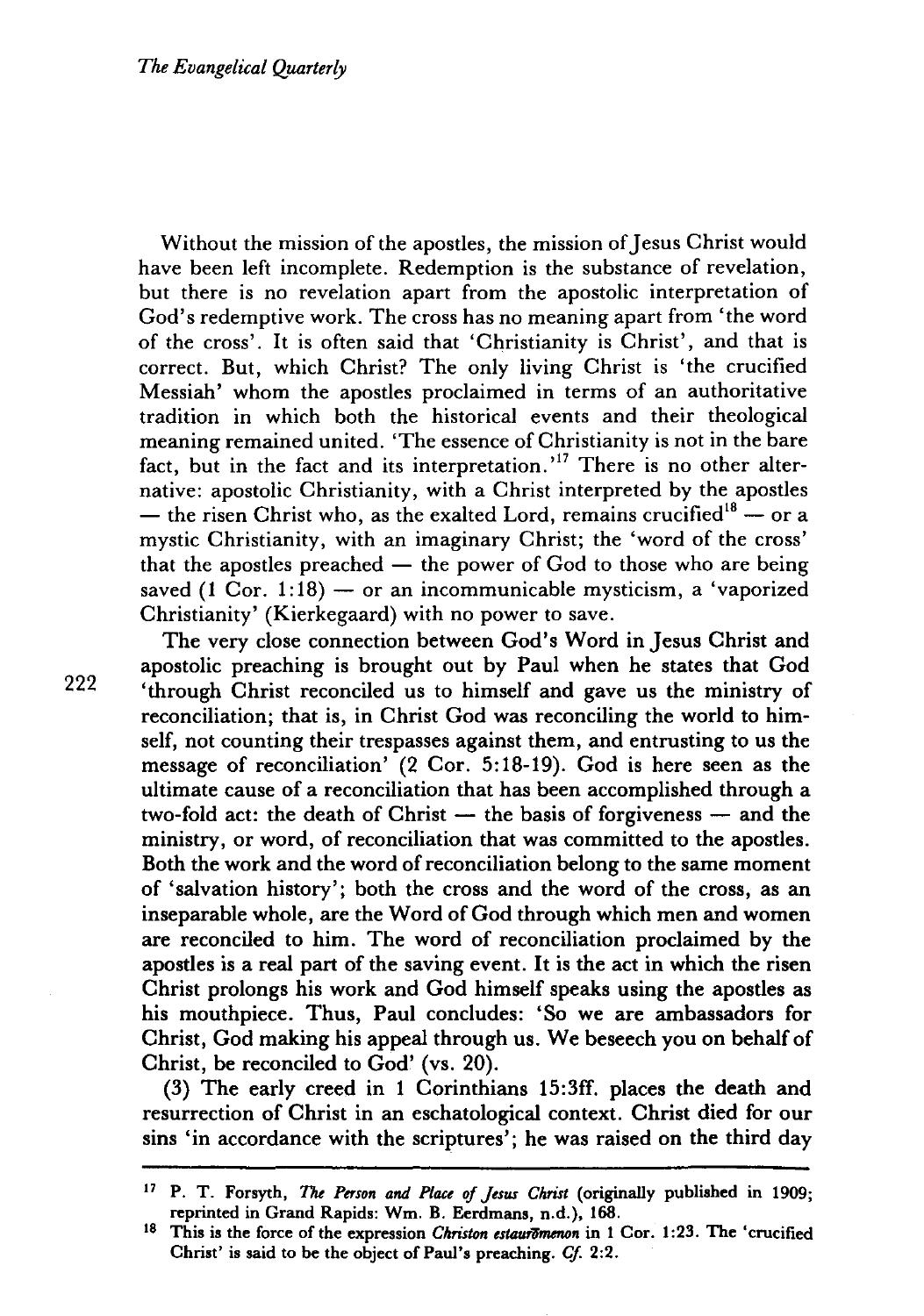'in accordance with the scriptures'. Old Testament prophecy is thus fulfilled. The *eschaton* has appeared. The age of the Messiah has been inaugurated. The 'last days' have arrived. The apostolic preaching of the Gospel, therefore, is 'not in plausible words of wisdom, but in demonstration of the Spirit and power' (2:4), a sign and promise of the new age. It is the proclamation of 'a secret and hidden Wisdom' that has only been revealed in the death and resurrection of Christ as the turning of the ages (2: 7). As such, it is at the very basis of the church; it is the means through which the foundation of the church  $-$  Jesus Christ  $$ has been laid (3:10-11). Because it belongs to the central time of New Testament revelation, it remains normative for the entire period of the church. The church is built on the foundation of the apostles and, in order to continue to be the *church* of *Jesus Christ,* it must remain built on that foundation throughout the entire Christian era. Christians are therefore reminded to 'hold fast' to the Gospel they have received (15:2).

### JESUS CHRIST AND CONTEMPORARY PREACHING

The third basic premise of Christian preaching is that God's final Word, spoken in Jesus Christ  $-$  the Christ of the apostolic *kerygma*  $-$  is still active in history through the proclamation of the Gospel in the power of the Holy Spirit. Like every other aspect of the life and mission of the church, preaching derives its significance from its connection with Jesus Christ, the crucified and risen Lord. In this section I will attempt to examine this connection, first in the light of the fact that God's Word is spoken through Scripture and second in the light of the fact that God's Word is spoken through the Holy Spirit.

(1) The only place where God's final word is given is in the Christ that the apostles preached. Therefore, man's words in preaching will only be the vehicles of God's Word in the measure in which they echo the apostolic tradition recorded in Scripture. As P. T. Forsyth has aptly expressed it,

It is by the Bible that Christ chiefly works on history. All the Church's preaching and work is based on it, on what we only know through it. As no man could succeed the apostles in their unique position and work, but their book became their true successor, so no book can replace this. The apostles are gone but the book remains, to prolong their supernatural vision, and exercise their authority in the Church. In so far as the Church prolongs the manifestation and is Christ's body, the Bible prolongs the inspiration and is Christ's work. <sup>19</sup>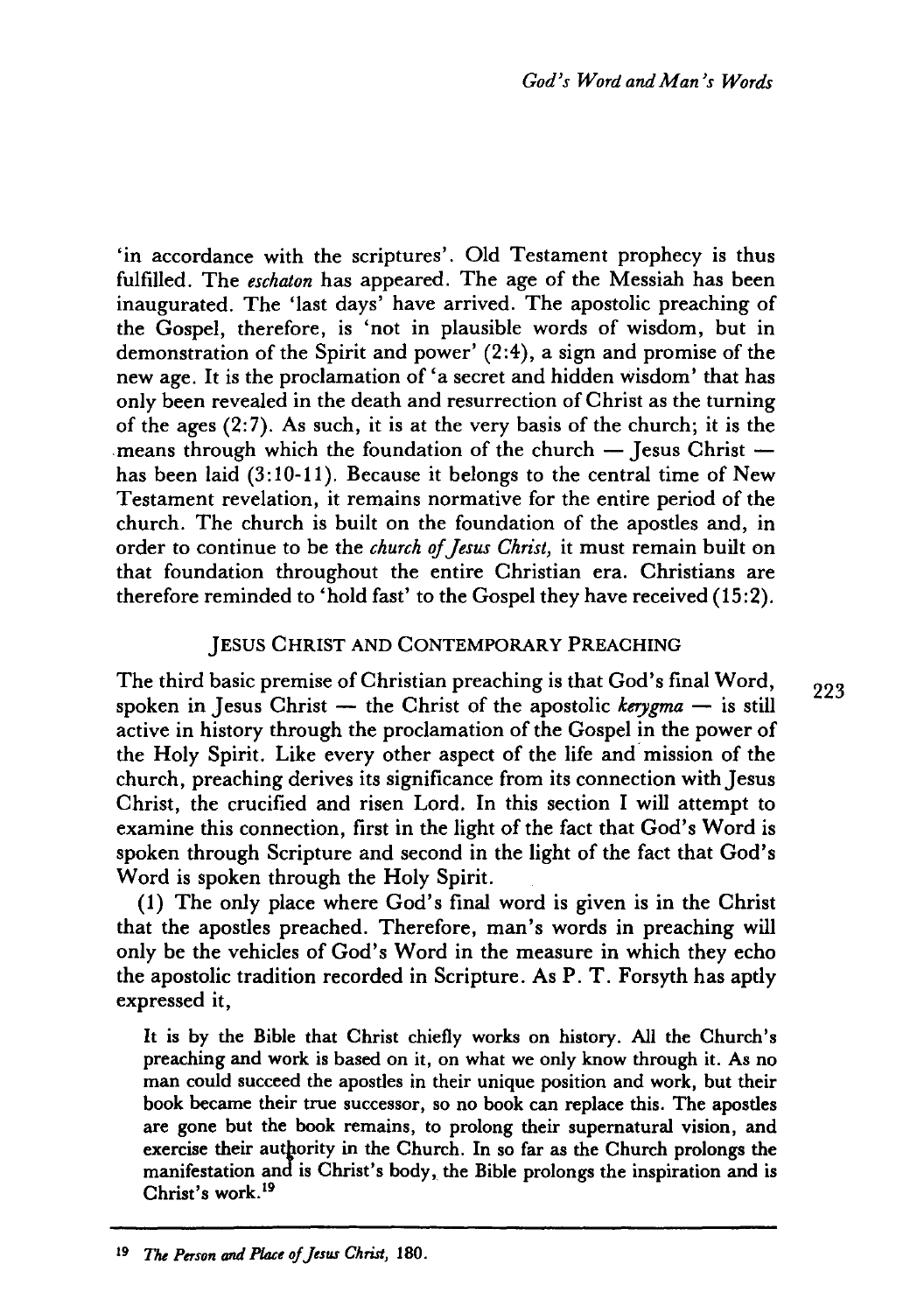In quoting approvingly these words of the distinguished Scottish theologian I am well aware of the kind of criticism to which I open myself. A few years ago a professor at Union Theological Seminary wrote a book in which he claims that 'the crisis beneath all the other crises that endanger the church's future' is what he called 'The Strange Silence of the Bible in the Church'.<sup>20</sup> Precisely at a time when biblical scholarship has attained a great degree of sophistication and a number of modern translations of the Bible are regarded as 'best sellers'  $-$  he  $observes$  - preachers are becoming increasingly frustrated with the Scriptures as a basis for their preaching and there is an appalling ignorance of the content of the Bible among church members. It is not surprising if at a time such as this the affirmation of biblical authority is rejected offhand as obscurantist. But, what do we propose to place where the church has nistorically placed the Bible? Where shall we go to hear the Gospel as originally given to the apostles? Can the warning be disregarded, that when the Scriptures cease to be heard 'soon the remembered Christ becomes an imagined Christ, shaped by the religiosity and the conscious desires of his worshippers'? $2^{21}$ 

The only Christ in whom we can believe is the Christ with whom we come face to face through the written witness of his apostles. In his high priestly prayer Jesus Christ prayed for those who would believe in him 'through their word' *(dia tou logou auton*) ( $\ln 17:20$ ). This prayer implies, in the first place, that the apostolic message, though given in human words, was to be the means through which God's Word would come to men and elicit faith in them. The living Word would be present in the proclaimed word in such a way that people would believe, not the apostles, but in him. Their word would be the authorized intermediary of God's final Word. Is not that precisely what Paul describes when he writes: 'And we also thank God constantly for this, that when you received the word of God which you heard from us, you accepted it not as the word of men but as what it really is, the word of God, which is at work in you believers' (1 Thess. 2: 13)?

Christ's prayer suggests, in the second place and as Oscar Cullmann has pointed out, $^{22}$  that a clear distinction is established between the apostles and the post-apostolic church. The apostles were not to have successors, but the future generation would still believe in Christ 'through their word' (not through the word of the church) because the

<sup>&</sup>lt;sup>20</sup> James D. Smart, *The Strange Silence of the Bible in the Church* (London: SCM Press Ltd., 1970).

*<sup>21</sup> Ibid., 25.* 

*<sup>22</sup>* Op. *cit., 79.*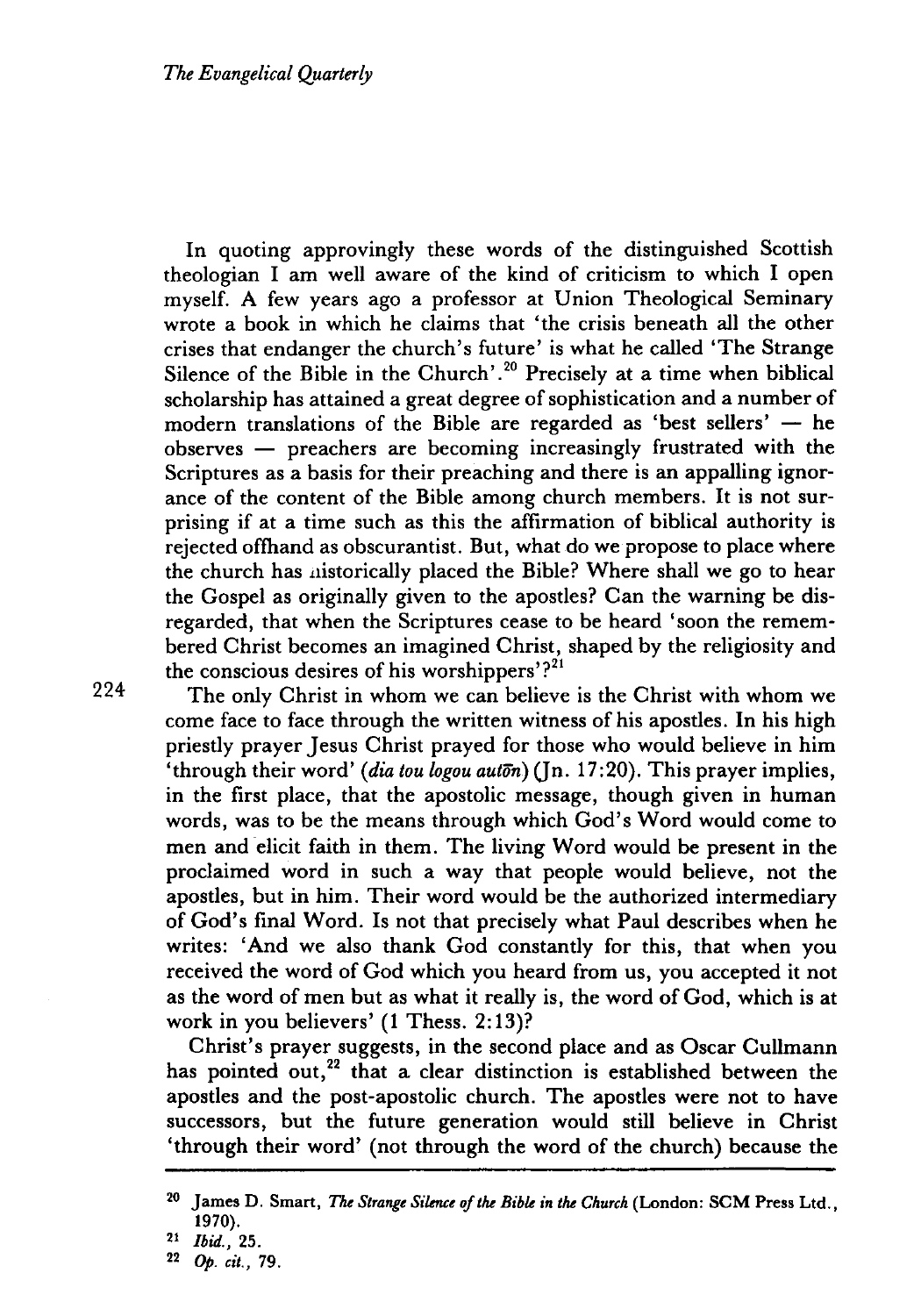apostles would continue to fulfill their unique function. How? By means of their writings. *'God speaks today to the Church through the witness* of *the apostles.* As long as there is a Church this witness of the apostles will be a *sufficient norm.*<sup>23</sup> The New Testament is not simply the literature produced by the primitive church, but the record of a tradition that, because it is apostolic and because of the apostles' relationship to Jesus Christ, is authoritative. In it once for all the words and deeds of Jesus Christ have been documented. Its writing, therefore, is part of the history of salvation  $-$  it is God's provision for the purpose of preserving his Word for future generations.

From this understanding of the place of the Scriptures in the history of salvation it follows that contemporary preaching cannot be anything more than scriptural exposition. Nothing more, but nothing less either! For it means that preaching is the act in which the apostolic Gospel is actualized in the church today in such a way that *the same Word* that was once for all spoken in apostolic times continues to speak today. Inasmuch as preaching is based on the Scriptures, it makes possible the *identity* of the faith of the twentieth-century church with the faith of the apostles and of the primitive church. This is not to deny the present 225 activity of God, but it is to affirm that the Spirit who bears witness to Christ does not do so disregarding the apostolic witness, but rather *in*  and *through* the apostolic *kerygma.* For preaching will be 'in demonstration of the Spirit and of power' (1 Cor. 2:4). P. T. Forsyth was, therefore, correct in maintaining that, 'The preacher is not to be original in the sense of being *new,* but in the sense of being *fresh,* of appropriating for his own personality, or his own age, what is the standing possession of the Church, and its perennial trust from Christ.<sup>24</sup>

(2) Preaching, however, is far more than a mere repetition of biblical concepts. If in the apostolic age preaching was such that when people heard the message preached they accepted it not as 'the word of men' but as 'the word of God' (1 Thess. 2: 13), then contemporary preaching will be truly apostolic in the measure in which it is itself also caught up into the Gospel and becomes a self-disclosure of the living Word of God by the power of the Holy Spirit.

Perhaps there is no greater temptation for the preacher today than that of substituting for spiritual power a rhetorical pragmatism that makes the cross of Christ void. Preaching becomes a moralizing speech, or a philosophical dissertation, or a lesson on modern psychology, or an eloquent diatribe on world politics. To be sure, preaching must never be

*<sup>23</sup> Ibid.,* 83, underlining his.

<sup>24</sup> *Positive Preaching and the Modern Mind* (London: Hodder & Stoughton, 1907), 89.